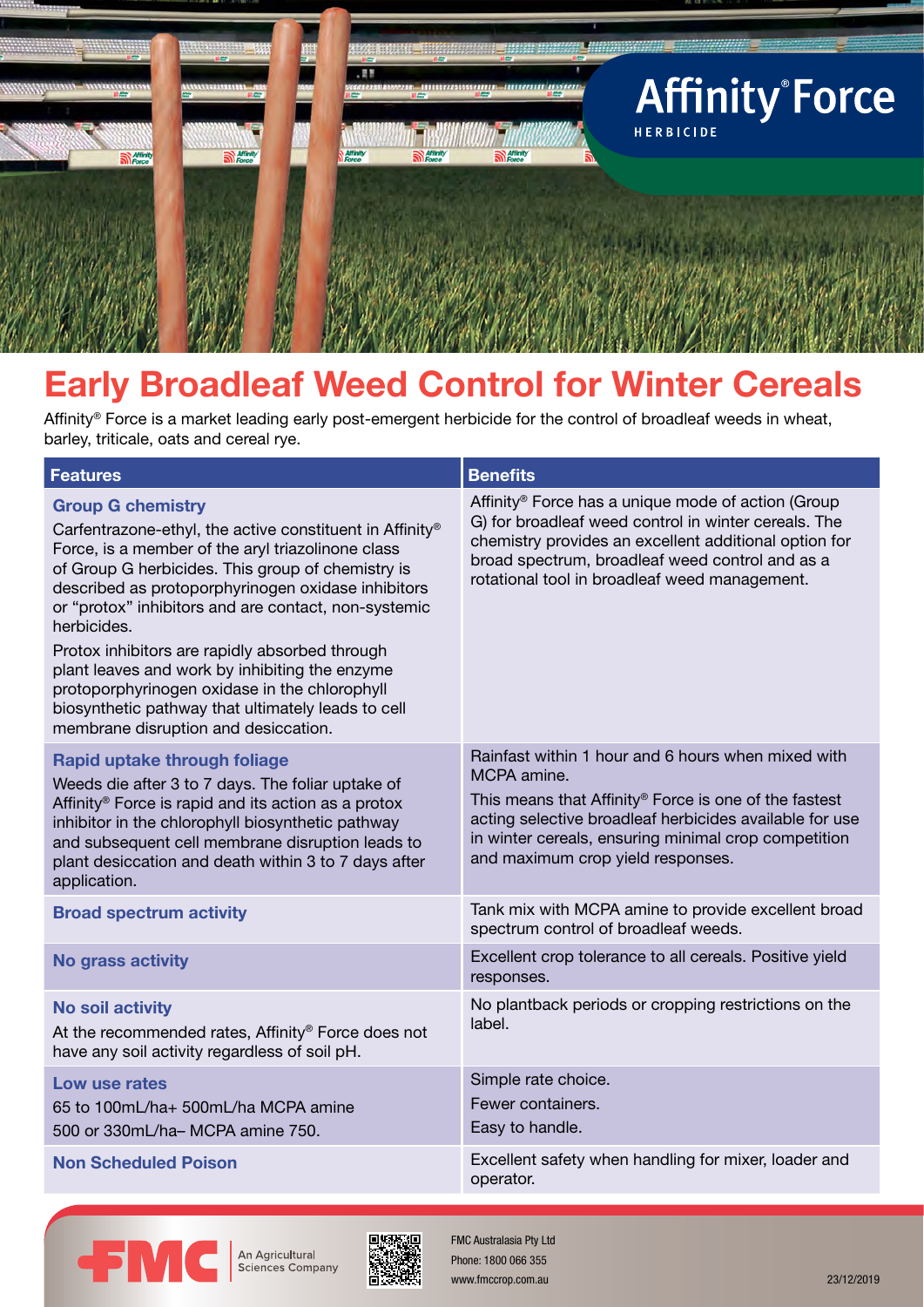

#### **Weeds controlled**

Affinity® Force controls a wide range of difficult to kill broadleaf weeds, including:

| <b>Ball Mustard</b>                                        | Bedstraw/Cleavers                                                    | <b>Bifora</b>                                   |
|------------------------------------------------------------|----------------------------------------------------------------------|-------------------------------------------------|
| Capeweed                                                   | Crassula                                                             | Fumitory (dense flower)                         |
| Indian hedge mustard                                       | Ivy-leaf speedwell                                                   | Long storksbill (erodium)                       |
| Marshmallow                                                | Musk weed                                                            | Paterson's curse                                |
| <b>Prickly lettuce</b>                                     | Rough poppy                                                          | Sheepweed /corn gromwell                        |
| Shepherd's purse                                           | Sowthistle                                                           | Spiny emex (double gee, three<br>cornered jack) |
| Sub clover                                                 | Toadrush                                                             | Turnip weed                                     |
| Volunteer canola (including<br>Roundup <sup>®</sup> Ready) | Volunteer pulses - Faba beans, Field<br>peas, Lentils, Lupins, Vetch | Wild radish                                     |
| Wild turnip                                                |                                                                      |                                                 |

# **Efficacy**

# **Marshmallow control**



#### **All Pulses control**

# (Peas, Beans, Lentil and Vetch)



Pulses sown in barley crops as volunteers. UTC mean 11.8 plants/m2. Trial SANUF0305, Maitland, SA.



60



Affinity Tigrex 1000 company and the second second second second second second second second second second second second second second second second second second second second second second second second second second sec  $\frac{1}{2}$   $\frac{1}{2}$   $\frac{1}{2}$  www.fmccrop.com.au 23/12/2019 FMC Australasia Pty Ltd Phone: 1800 066 355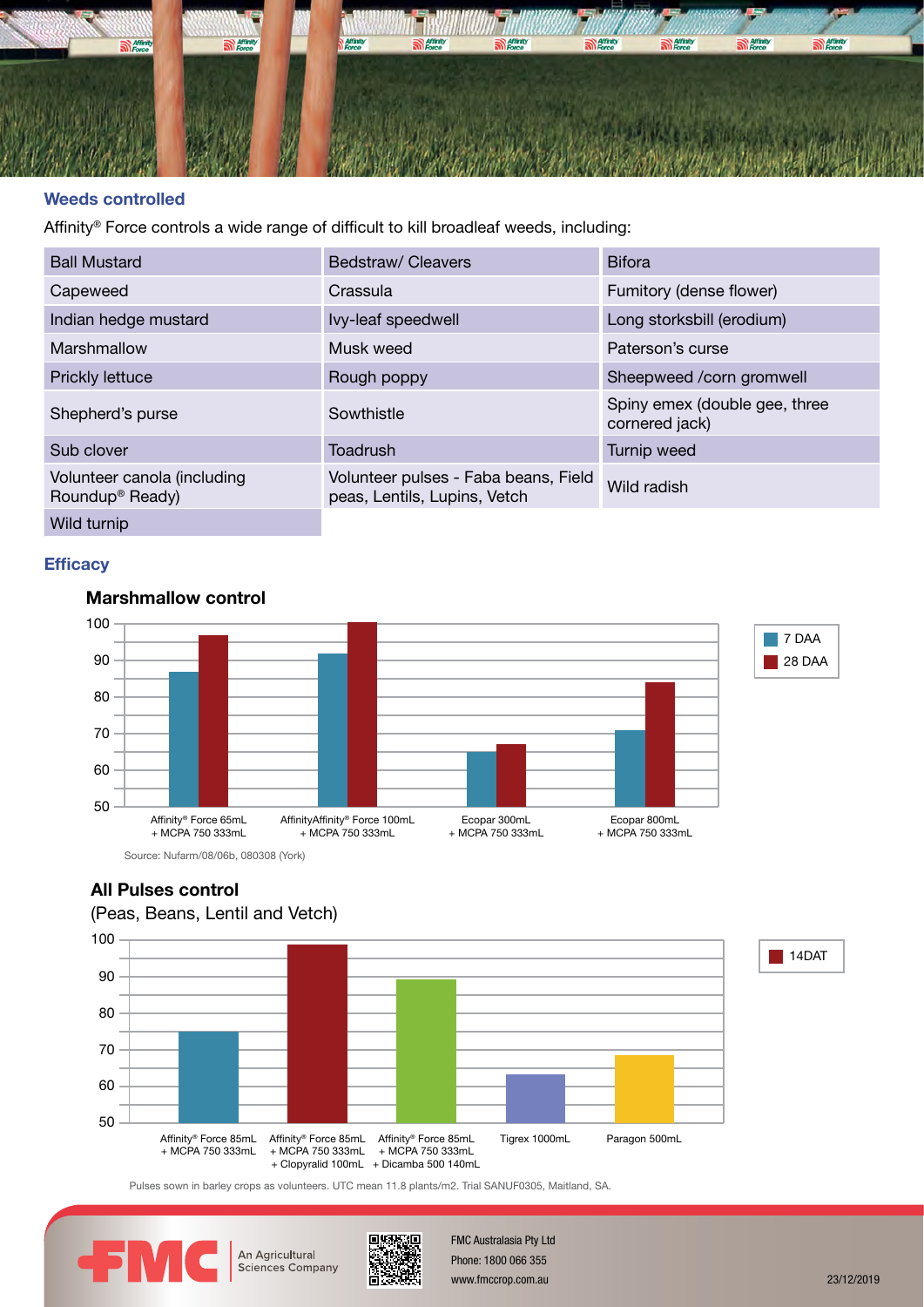

**Wild radish control**



# Capeweed control



Source: NUWA-07-028-01-H61



# **Wireweed control**

Source: Agrisearch, Eudunda SA, 2012.



Sciences Company



 $10$  MeV is the contract of  $\sim$ Phone: 1800 066 355 www.fmccrop.com.au 23/12/2019